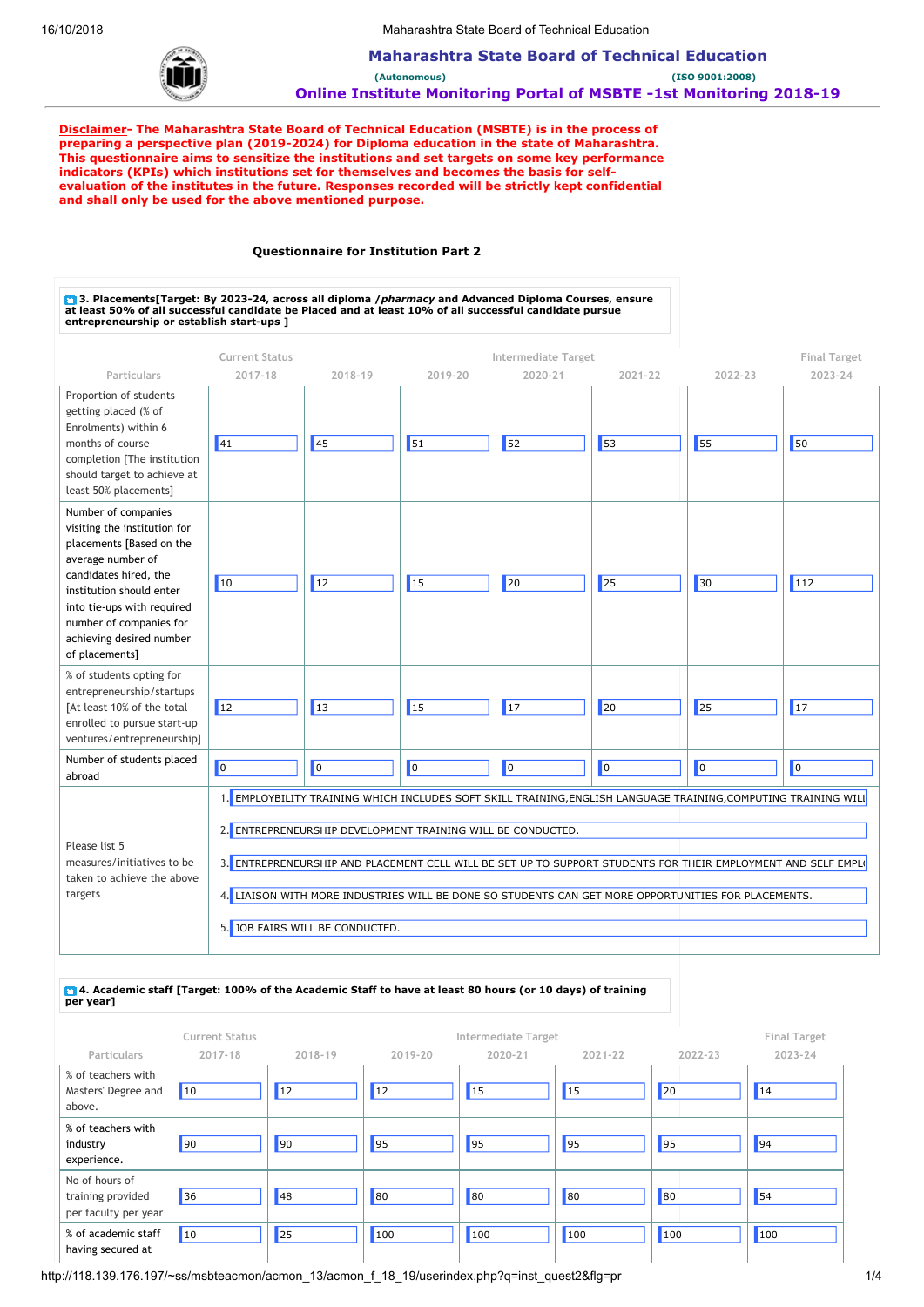| 1 U Z U 1 U                                                                                                                 | ivianalashtia Otato Doalu Ol Toomiical Luucation |                                                                                                                                                                                                                                                                                          |    |            |                                                                                          |    |    |
|-----------------------------------------------------------------------------------------------------------------------------|--------------------------------------------------|------------------------------------------------------------------------------------------------------------------------------------------------------------------------------------------------------------------------------------------------------------------------------------------|----|------------|------------------------------------------------------------------------------------------|----|----|
| least 80 hours of<br>training during the<br>year.                                                                           |                                                  |                                                                                                                                                                                                                                                                                          |    |            |                                                                                          |    |    |
| % of academic staff<br>who have<br>undergone at least<br>1 external<br>certification<br>training during the<br>past 1 year. | $ 10\rangle$                                     | <sup>15</sup>                                                                                                                                                                                                                                                                            | 20 | $\vert$ 25 | 30                                                                                       | 35 | 23 |
| Please list 5<br>measures/initiatives<br>to be taken to<br>achieve the above<br>targets.                                    | 1.1<br>2.1<br>3.1                                | IN HOUSE FACULTY DEVELOPMENT TRAINING WILL BE CONDUCTED REGULARLY.<br>MSBTE SPONSORED FACULTY DEVELOPMENT TRAINING PROGRAMS WILL BE ORGANISED.<br>4. STAFF WILL BE MOTIVATED TO TAKE UP EXTERNAL CERTIFICATION COURSES.<br>5. STAFF WILL BE DEPUTED TO INDUSTRY FOR INDUSTRIAL TRAINING. |    |            | TEACHERS WILL BE MOTIVATED TO DO FURTHER EDUCATION.ACCORDINGLY SUPPORT WILL BE PROVIDED. |    |    |

# **5. Industry Interaction [Target: 100% of all trainees enrolled under Diploma/***Pharmacy* **and Advanced Diploma to undergo Industry Internship/Apprenticeship for at least 6 weeks]**

|                                                                                                                                                                                                                                       | <b>Current Status</b>                                                                                                                                                                                                                                                                                                                                                                                         |         |           | Intermediate Target |         |         | <b>Final Target</b> |
|---------------------------------------------------------------------------------------------------------------------------------------------------------------------------------------------------------------------------------------|---------------------------------------------------------------------------------------------------------------------------------------------------------------------------------------------------------------------------------------------------------------------------------------------------------------------------------------------------------------------------------------------------------------|---------|-----------|---------------------|---------|---------|---------------------|
| Particulars                                                                                                                                                                                                                           | $2017 - 18$                                                                                                                                                                                                                                                                                                                                                                                                   | 2018-19 | 2019-20   | 2020-21             | 2021-22 | 2022-23 | 2023-24             |
| Industry Engagement                                                                                                                                                                                                                   |                                                                                                                                                                                                                                                                                                                                                                                                               |         |           |                     |         |         |                     |
| Number of industries with<br>which the institute has<br>working relationship<br>(active MoUs) (Ascertained<br>by no of MoUs to be<br>signed)                                                                                          | 5                                                                                                                                                                                                                                                                                                                                                                                                             | 10      | 10        | 15                  | 20      | 20      | 80                  |
| Number of consulting<br>assignments (including<br>technological<br>development projects)                                                                                                                                              | 12                                                                                                                                                                                                                                                                                                                                                                                                            | 15      | <b>17</b> | 20                  | 25      | 30      | 119                 |
| No of students who have<br>got opportunity for inplant<br>training. (The institute<br>should aim to achieve a<br>targetnof 20% Y-o-Y<br>growth)                                                                                       | 10                                                                                                                                                                                                                                                                                                                                                                                                            | 15      | 20        | 25                  | 30      | 35      | 135                 |
| Number of students who<br>have undergone at least<br>six weeks of industry<br>training/apprenticeship<br>[100% of the Diploma<br>/pharmacy / Advanced<br>Diploma trainees to<br>participate in Industry<br>Internship/Apprenticeship] | $\overline{\phantom{a}}$                                                                                                                                                                                                                                                                                                                                                                                      | 100     | 100       | 100                 | 100     | 100     | 100                 |
| Number of guest lectures<br>by industry personnel                                                                                                                                                                                     | $\vert$ 42                                                                                                                                                                                                                                                                                                                                                                                                    | 45      | 50        | 50                  | 50      | 50      | 287                 |
| Average number of hours<br>spent by a faculty member<br>in industry (per year)                                                                                                                                                        | 100                                                                                                                                                                                                                                                                                                                                                                                                           | 100     | 100       | 100                 | 100     | 100     | 100                 |
| Please list 5<br>measures/initiatives to be<br>taken to achieve the<br>above targets                                                                                                                                                  | 1. TIE UPS WITH MORE INDUSTRIES WILL BE DONE SO STUDENTS AND STAFF CAN GET MORE OPPORTUNITIES VISIT INDUSTRIE:<br>2. INDUSTRY EXPERTS WILL BE INVITED TO GUIDE STUDENTS.<br>3. FACULTIES WILL BE SENT TO INDUSTRIES FOR TRAINING.<br>4. 100 PERCENT STUDENTS WILL BE PLACED FOR INTERNSHIP AND IT WILL CLOSELY MONITORED BY THE INSTITUTE.<br>5. FACULTIES WILL BE MOTIVATED TO TAKE CONSULTANCY ASSIGNMENTS. |         |           |                     |         |         |                     |
| Alternate Revenue Generation                                                                                                                                                                                                          |                                                                                                                                                                                                                                                                                                                                                                                                               |         |           |                     |         |         |                     |
| Alternate Revenue<br>Generation (in INR) (The                                                                                                                                                                                         | 660000                                                                                                                                                                                                                                                                                                                                                                                                        | 790000  | 950000    | 1140000             | 1368000 | 1640000 | 6548000             |

institutes should aim to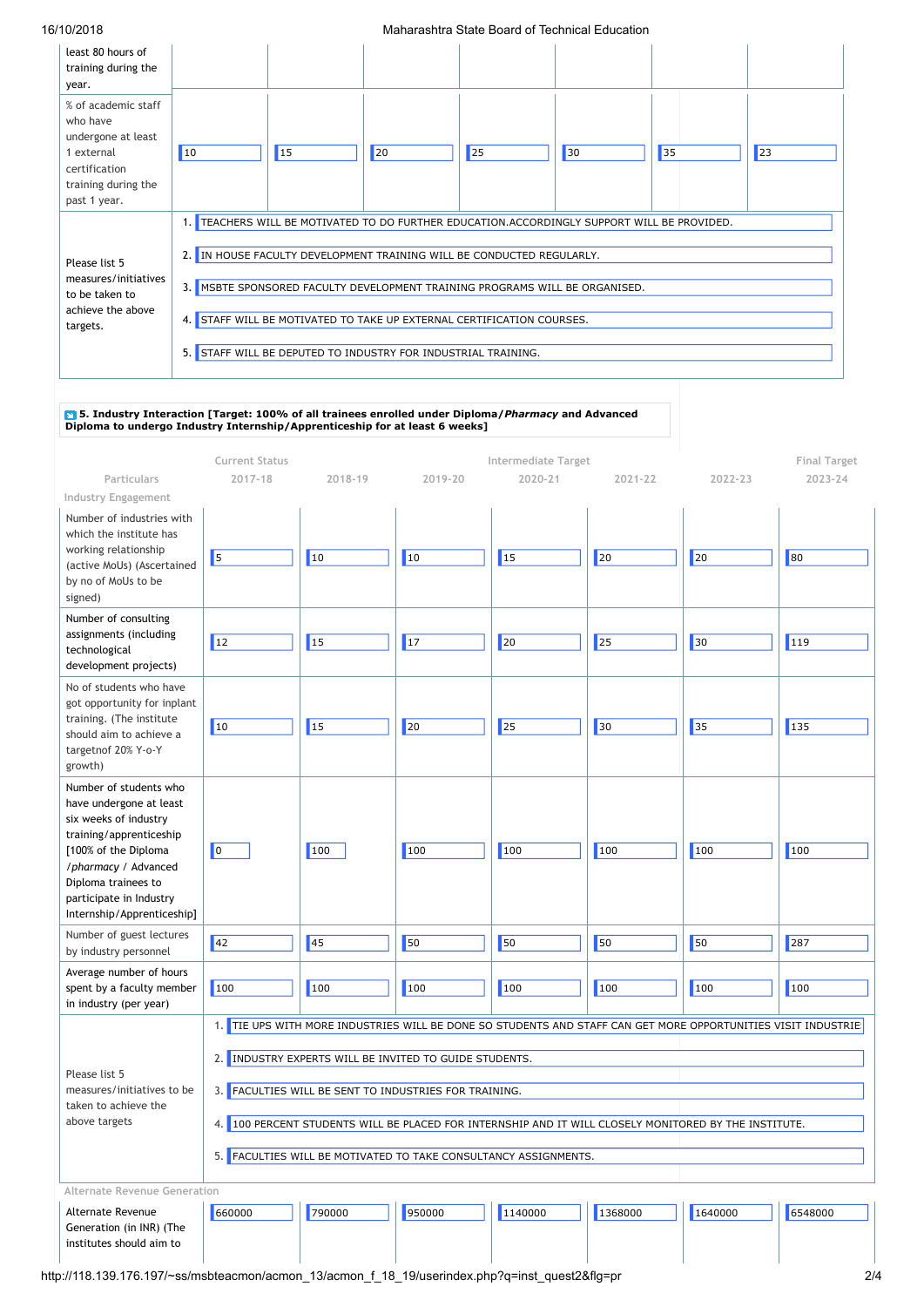| achieve a target of 20% Y-<br>o-Y growth)                                                                                                                                                       |            |                                                             |       |                                                                                                             |       |       |       |
|-------------------------------------------------------------------------------------------------------------------------------------------------------------------------------------------------|------------|-------------------------------------------------------------|-------|-------------------------------------------------------------------------------------------------------------|-------|-------|-------|
| Average alternate revenue<br>generation per faculty (in<br>INR)                                                                                                                                 | 20000      | 25000                                                       | 30000 | 35000                                                                                                       | 40000 | 50000 | 33000 |
| Alternate revenue<br>generation as a % of<br>Internal Revenue<br>Generation (IRG) (The<br>institutes should aim to<br>targets 20% of IRG through<br>alternate revenue<br>generation by 2023-24) | $\vert$ 10 | $\vert$ 15                                                  | 20    | 25                                                                                                          | 30    | 35    | 22    |
|                                                                                                                                                                                                 |            |                                                             |       | 1. FACULTIES WILL BE MOTIVATED TO TAKE UP PAID CONSULTANCY PROJECTS TO GENERATE IRG.                        |       |       |       |
| Please list 5                                                                                                                                                                                   |            |                                                             |       | 2. THROUGH GROOMING ENTREPRENEURS CLUB VARIOUS PRODUCTS WILL BE MADE AND SOLD.IT WILL BE PRACTICAL TRAINING |       |       |       |
| measures/initiatives to be<br>taken to achieve the                                                                                                                                              |            |                                                             |       | 3. MORE SHORT TERM COURSES FOR GENERAL PUBLIC WILL BE CONDUCTED FOR OPTIMUM UTILIZATION OF INFRASTRUCTURE A |       |       |       |
| above targets.                                                                                                                                                                                  |            | 4. PRACTICAL CONSULTANCY WILL BE PROVIDED ON PAYMENT BASIS. |       |                                                                                                             |       |       |       |
|                                                                                                                                                                                                 |            | 5. PAID PROJECTS WILL BE TAKEN UP.                          |       |                                                                                                             |       |       |       |
|                                                                                                                                                                                                 |            |                                                             |       |                                                                                                             |       |       |       |

### **6. Social Projects undertaken with NGOs/communities/government bodies**

|                                                                                          | <b>Current Status</b>                                                                                                                                                                                                                                                                                                                                                                                                                                                                                    |            |            | <b>Intermediate Target</b> |            |            |         |  |
|------------------------------------------------------------------------------------------|----------------------------------------------------------------------------------------------------------------------------------------------------------------------------------------------------------------------------------------------------------------------------------------------------------------------------------------------------------------------------------------------------------------------------------------------------------------------------------------------------------|------------|------------|----------------------------|------------|------------|---------|--|
| Particulars                                                                              | 2017-18                                                                                                                                                                                                                                                                                                                                                                                                                                                                                                  | 2018-19    | 2019-20    | 2020-21                    | 2021-22    | 2022-23    | 2023-24 |  |
| Number of<br>consultations<br>underataken for<br>need assessment                         | $\vert$ <sub>2</sub>                                                                                                                                                                                                                                                                                                                                                                                                                                                                                     | $\sqrt{5}$ | $\vert$ 10 | <b>12</b>                  | $\vert$ 15 | $\vert$ 18 | 62      |  |
| Total number of<br>projects executed<br>per year                                         | 5                                                                                                                                                                                                                                                                                                                                                                                                                                                                                                        | $\vert$ 7  | $\vert$ 8  | 10                         | 12         | $\vert$ 15 | 57      |  |
| Average number of<br>hours spent per<br>faculty on Social<br>Project                     | 50                                                                                                                                                                                                                                                                                                                                                                                                                                                                                                       | 50         | 50         | 50                         | 50         | 50         | 300     |  |
| Average number of<br>hours spent per<br>student on Social<br>Project                     | 50                                                                                                                                                                                                                                                                                                                                                                                                                                                                                                       | 50         | 50         | 50                         | 50         | 50         | 300     |  |
| Please list 5<br>measures/initiatives<br>to be taken to<br>achieve the above<br>targets. | LIAISON WITH SOCIAL ORGANISATIONS/NGOS/GOVT.ORGANISATIONS WILL BE DONE TO UNDERSTAND THE SOCIAL NEEDS.<br>1.1<br>STUDENTS WILL BE MOTIVATED TO PARTICIPATE IN SOCIAL ACTIVITIES AND INITIATIVE WILL BE TAKEN BY INSTITUTE TO OR<br>2.<br>3. VISITS TO VARIOUS NGOS WILL BE CONDUCTED TO CREATE AWARENESS ABOUT SOCIAL ISSUES AMONG STUDENTS.<br>4. ASSIGNMENT ON SOCIAL PROJECTS WILL BE GIVEN TO FACULTIES.<br>WILL ACTIVELY PARTICIPATE IN INITIATIVES LIKE SWACCHA BHARAT, TREE PLANTATION ETC.<br>5. |            |            |                            |            |            |         |  |

| <b>P</b> 7. Startup Initiatives at the Institutes :             |                       |            |         |                     |         |            |                     |
|-----------------------------------------------------------------|-----------------------|------------|---------|---------------------|---------|------------|---------------------|
|                                                                 | <b>Current Status</b> |            |         | Intermediate Target |         |            | <b>Final Target</b> |
| Particulars                                                     | 2017-18               | 2018-19    | 2019-20 | 2020-21             | 2021-22 | 2022-23    | 2023-24             |
| Number of projects<br>incubated                                 | 5                     | $\vert$ 10 | 15      | 20                  | 25      | 30         | 105                 |
| Number of students<br>whose projects<br>have been<br>incubated. | 5                     | $\vert$ 10 | 15      | 20                  | 25      | 30         | 105                 |
| Number of faculties<br>involved in<br>mentoring                 | <b>11</b>             | $\vert$ 12 | 15      | 20                  | 22      | 25         | 105                 |
| Number of events<br>organised to                                | $\vert$ <sub>2</sub>  | 5          | 5       | 17                  | 10      | $\vert$ 15 | 44                  |

http://118.139.176.197/~ss/msbteacmon/acmon\_13/acmon\_f\_18\_19/userindex.php?q=inst\_quest2&flg=pr 3/4